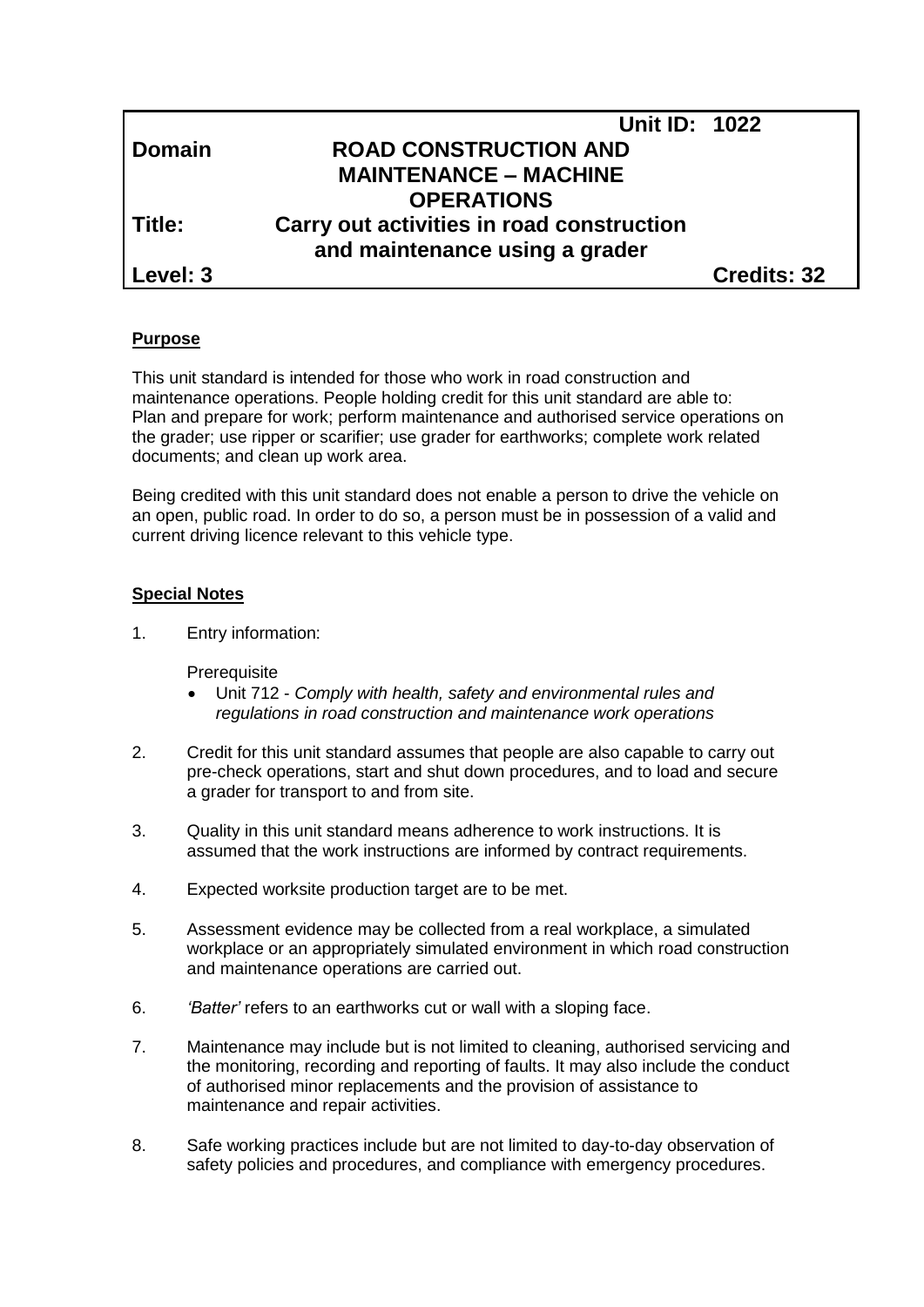- 9. Performance of all elements in this unit standard must comply with all relevant legal and workplace requirements, contractual agreement and/or manufacturers' specifications.
- 10. Regulations and legislation relevant to this unit standard may include but are not limited to the following:
	- Labour Act, No. 11 of 2007
	- Occupational Health and Safety Regulations No. 18, 1997.<br>• Road Traffic and Transport Regulations No. 52, 1999 and G
	- Road Traffic and Transport Regulations No. 52, 1999 and Government Notice No 53 Road Traffic and Transport Regulations
	- Road Ordinance 1972 and other relevant legislations

and all subsequent amendments.

#### **Quality Assurance Requirements**

This unit standard and others within this subfield may be awarded by institutions which meet the accreditation requirements set by the Namibia Qualifications Authority and the Namibia Training Authority and which comply with the national assessment and moderation requirements. Details of specific accreditation requirements and the national assessment arrangements are available from the Namibia Qualifications Authority and the Namibia Training Authority. All approved unit standards, qualifications and national assessment arrangements are available on the Namibia Training Authority website [www.nta.com.na.](http://www.nta.com.na/)

## **Elements and Performance Criteria**

#### **Element 1: Plan and prepare for work**

#### **Performance Criteria**

- 1.1 Work instructions, including plans, specifications, quality requirements and operational details are obtained, explained, clarified and applied to the allocated task.
- 1.2 Safety requirements, including personal protective clothing and equipment are obtained from the site safety plan, workplace policies and procedures, and applied to the allocated task.
- 1.3 Traffic control requirements are obtained and implemented according to workplace requirements.
- 1.4 Plant, tools, fuel, lubricants, equipment, attachments and accessories selected to carry out tasks are checked for consistency with the requirements of the job, their usability and any faults rectified or reported prior to commencement of work.
- 1.5 Environmental protection requirements are identified from the project environmental management plan and applied to the allocated task.

#### **Element 2: Perform maintenance and authorised service operations on the grader**

#### **Performance Criteria**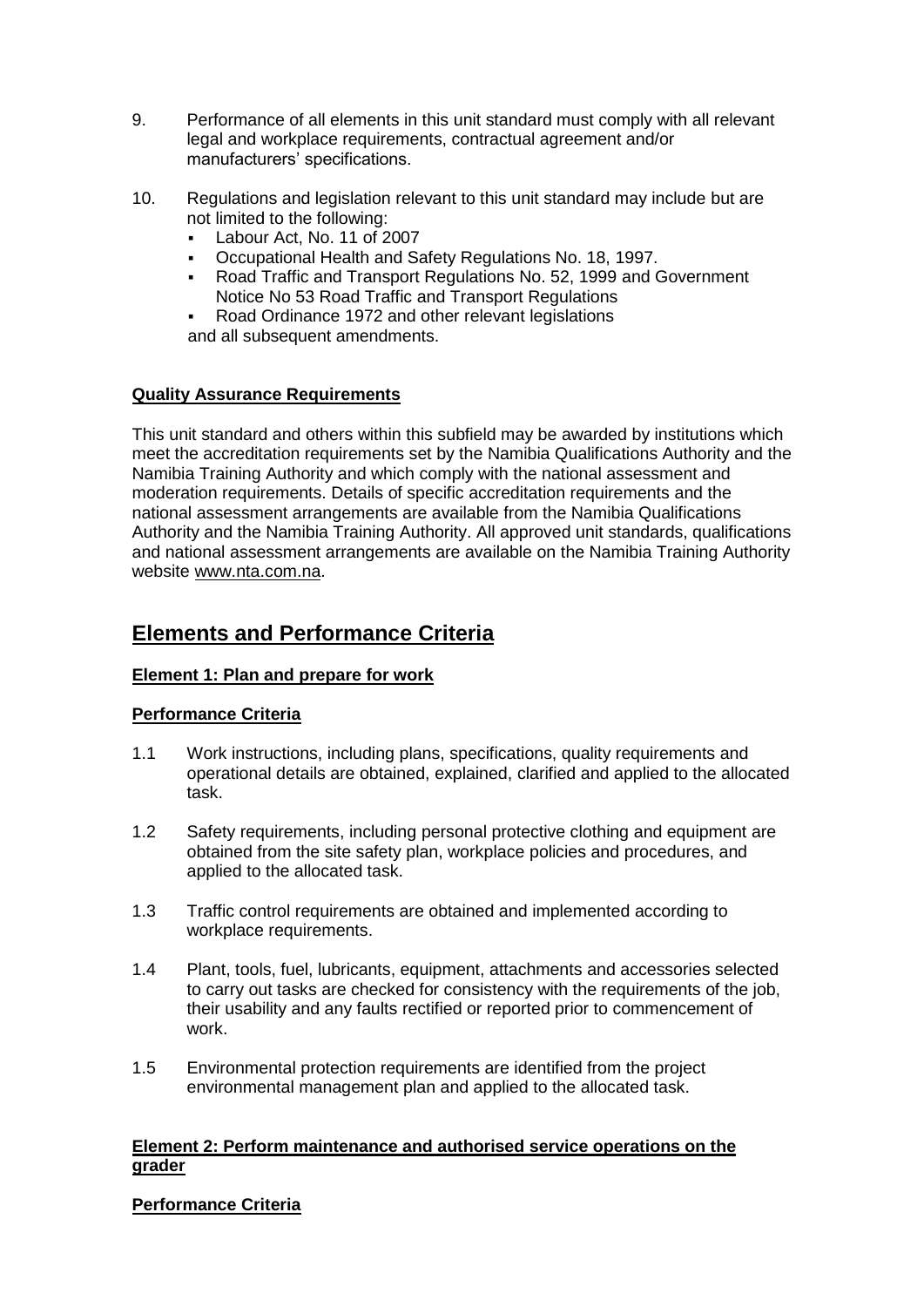2.1 Grader is maintained and serviced in accordance with the workplace requirements and manufacturer's procedures.

#### **Element 3: Use ripper or scarifier**

#### **Performance Criteria**

- 3.1 Relevant work instructions are obtained and confirmed in line with workplace procedures.
- 3.2 Ripper or scarifier is used to break up hard surface in accordance with manufacturer's instructions.
- 3.3 Ripper or scarifier is used to aerate cohesive soils in line with job requirements.
- 3.4 Ripper or scarifier is used to mix materials in line with job requirements.

#### **Element 4: Use grader for earthworks**

#### **Range**

Shaping of formation levels include cross-fall; grade; batter slope; and super elevation.

For assessment purpose, evidence is required to cut any two (2) drainage channels: Cut-out drain; interceptor drain; vee drain; and swale drain.

#### **Performance Criteria**

- 4.1 Relevant work instructions are obtained and confirmed in line with workplace procedures.
- 4.2 Sequence and work methods in terms of production requirements and site traffic are chosen to ensure safety of people and plant.
- 4.3 Topsoil is stripped according to job requirements.
- 4.4 Formation levels are shaped according to job requirements.
- 4.5 Foundation material is prepared according to job requirements.
- 4.6 Drainage channels are cut according to job requirements.
- 4.7 Materials are spread and levelled according to job requirements.
- 4.8 Earthworks are trimmed to line and level according to job requirements.
- 4.9 Topsoil is spread and levelled according job requirements.

### **Element 5: Complete work related documents**

#### **Performance Criteria**

5.1 Work related documents are completed in accordance with contract and workplace requirements.